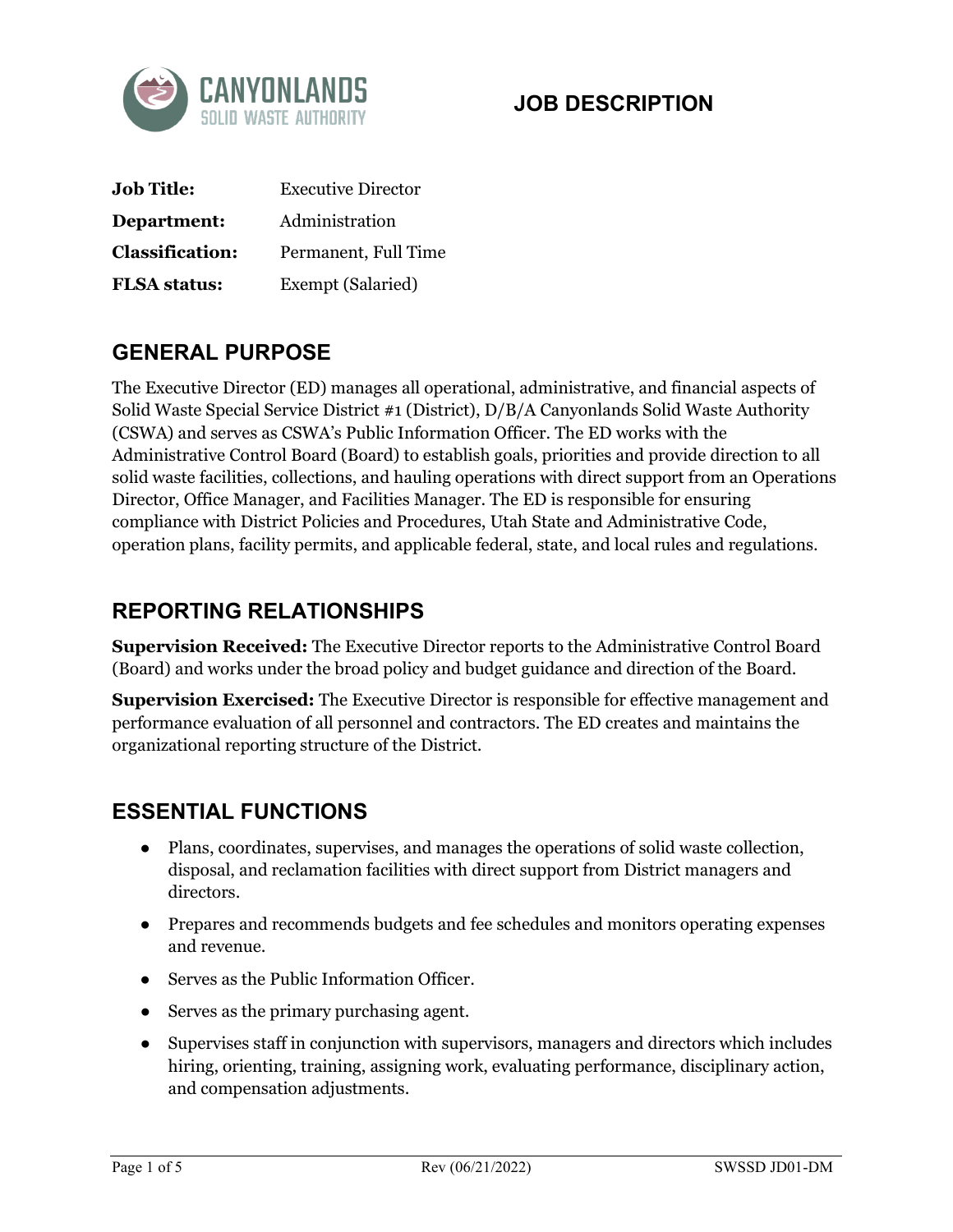

**JOB DESCRIPTION: EXECUTIVE DIRECTOR**

- Develops effective relationships with employees, government and regulatory partners, citizens, public and private entities
- Sees that facilities, equipment, practices, and recordkeeping are conducted and documented in compliance with plans, and regulatory and permit requirements.
- Attends all Board meetings, helps prepare Board agendas and packets, and works closely with the Board on planning, policy, and budgeting.
- Identifies and implements short, medium, and long-term goals and visions for the District through the development of strategic plans and other organization-wide initiatives.
- Reviews the preparation of payroll, payables, and quarterly taxes; end-of-year employee and non-employee tax information; spreadsheets, data entry, and billing procedures, including a list of the existing investments, their purpose, amount, terms, date, and place payable.
- Oversees the development of and approves operating plans, requests for proposals, and bid proposals.
- Monitors construction projects undertaken by the District to ensure compliance with contracts and applicable codes, with direct support from the Facilities Manager.
- Maintains an inventory control system for District property.
- Serves as the primary point of contact for and responds to emergencies at District facilities during and outside normal business hours.
- Sets priorities to ensure business continuity in the event of disasters, emergencies, and unanticipated needs.
- In the absences of the Operations Director and/or Office Manager, supervises the work of contractors to ensure they meet the needs of the District and contractual obligations.
- In the absence of the Program Manager or Environmental, Health, and Safety Specialist:
	- $\circ$  determines the acceptability of special wastes and approves special waste profiles and manifests.
	- o prepares technical and non-technical reports and maintains records.
	- $\circ$  oversees the development and implementation of staff training, safety protocols, and incident documentation.
	- o serves as the Designated Employment Representation for the District and the Department of Transportation (DOT) drug and alcohol program and ensures compliant recordkeeping.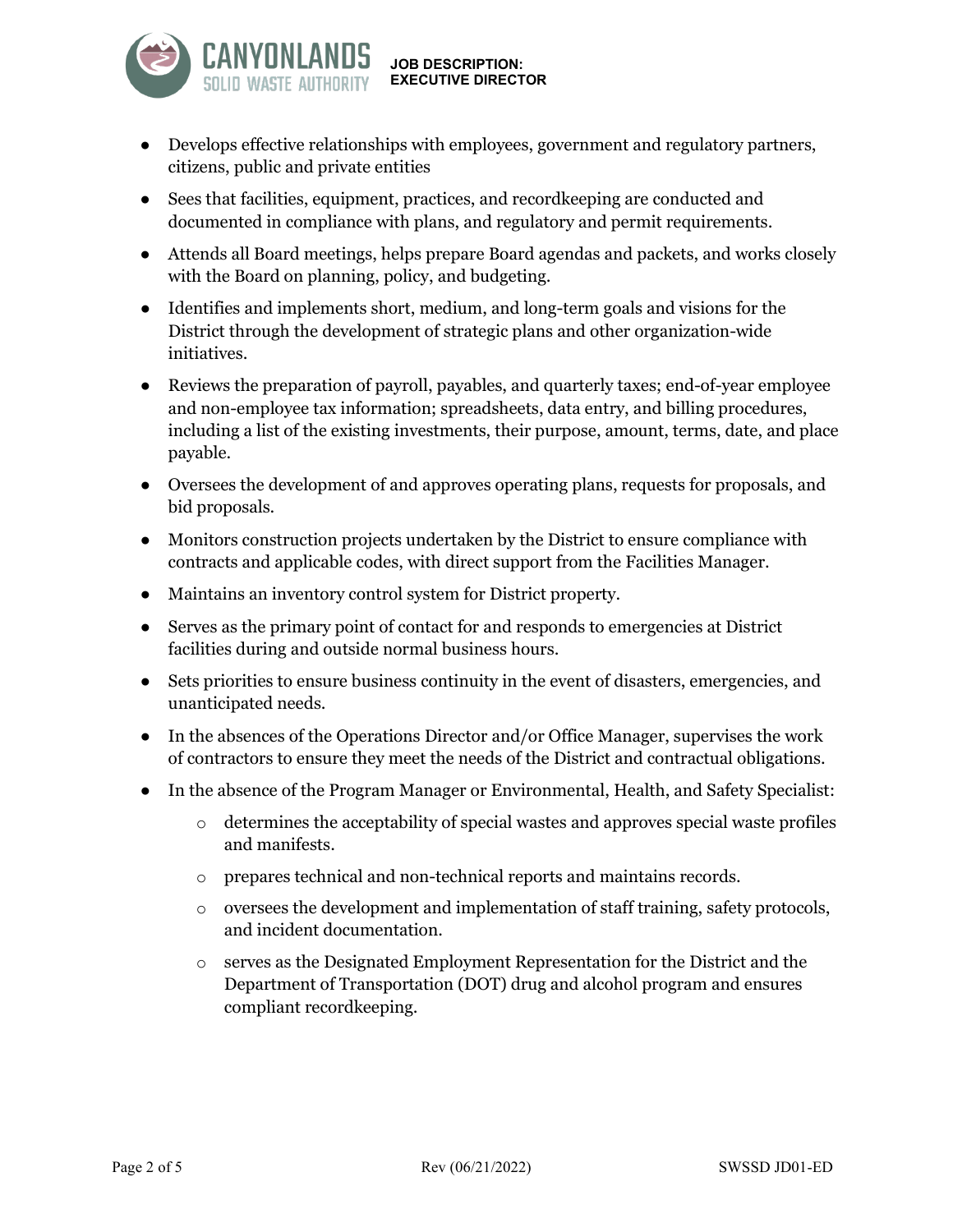

**EXECUTIVE DIRECTOR**

## **MINIMUM QUALIFICATIONS**

#### **Education and Experience:**

- Education Bachelor's degree from an accredited institution, preferably in environmental science, civil or environmental engineering, Business Administration, Public Administration, or other closely related field, and
- Three years of related industry experience, of which one year must have been in a solid waste supervisory and administrative role.
- OR an equivalent combination of related education and experience. Education may not be substituted for the required supervisory or administrative experience.

### **REQUIRED KNOWLEDGE, SKILLS, AND ABILITIES:**

#### **Knowledge of:**

- Local government and fiscal budgeting and accounting principles, practices, and procedures.
- Goal setting, strategic planning, and project management.
- Performance management tools and practices to measure and provide feedback on employee productivity and effectiveness.
- HR management best practices, staff facilitation, and task delegation.
- Ethics in leadership, and specifically in Utah local governments.
- State laws as they apply to special district management practices.
- Occupational and environmental hazards and standard safety practices.
- Ordinances, regulations, policies, and procedures relevant to solid waste management.
- Waste materials, their potential dangers, and acceptable methods of disposal.
- Solid waste landfill, transfer station, recycling, and collection and hauling design, operations, and best management practices.
- Concepts related to integrated solid waste management, including waste reduction and diversion programs, natural resource conservation, and conventional recycling methods.
- Equipment operation, maintenance, and repair.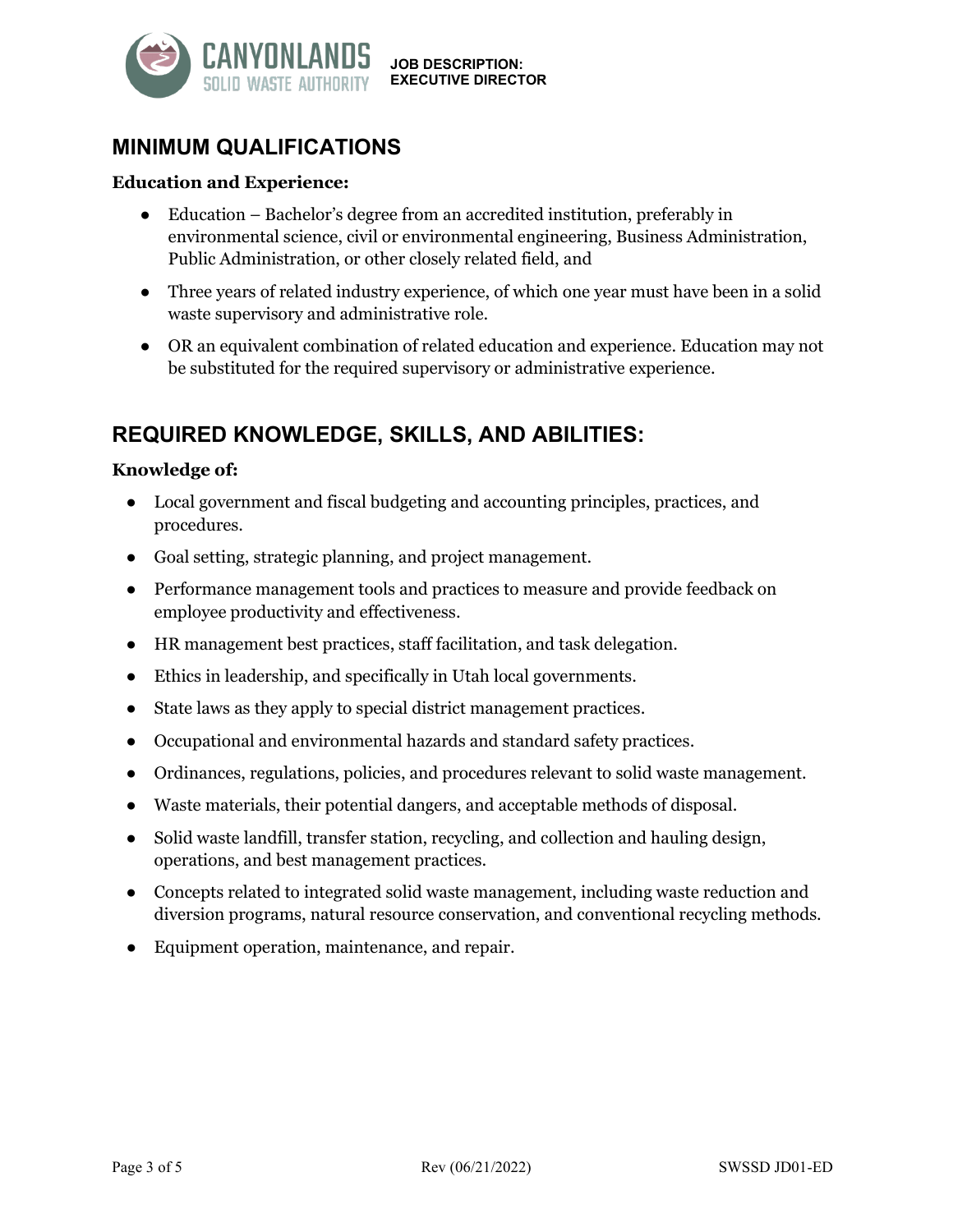

**JOB DESCRIPTION: EXECUTIVE DIRECTOR**

#### **Skills & Abilities:**

- Ability to communicate effectively orally and in writing; at the technical and lay-person levels.
- Ability to distill and explain complex financial and operational concepts to non-experts by simplifying and organizing information and using clear and succinct language.
- Ability to coordinate inter-governmental policy matters.
- Ability to resolve disputes and complaints from the public.
- Ability to develop and analyze budgets and strategize financial planning to make decisions.
- Ability to plan, organize, direct, and supervise the work of subordinates at all levels in the organization.
- Ability to interpret land survey, building, and engineering plans and specifications.
- Ability to identify, research, and interpret interrelated rules, regulations, and scientific information.
- Ability to characterize special and potentially hazardous waste.
- Proficiency with the Microsoft and Google Office Suites, including statistical data analysis, pivot charts, graphs, and presentation slides

## **ENVIRONMENTAL AND PHYSICAL FACTORS**

Work is performed in both an office and field environment where there is exposure to extreme weather conditions, noise, potentially hazardous materials/wastes, dust, odors, and fumes. Work environments include offices, open buildings (recycling center and transfer station), landfills, and exterior storage/parking areas.

Tasks may entail muscular strain, including walking, standing, stooping, sitting, lifting, pushing/pulling weights up to fifty pounds, use of ladders, ramps, and scaffolding, and use of tools. Work conditions may expose the Executive Director to possible bodily injury from mechanical parts, tools or machinery, or hazardous materials.

Talking, hearing, and seeing are essential to performing job requirements. Common eye, hand, and finger dexterity is required for most essential functions.

While performing the duties of this job, the Executive Director will use written and oral communication skills; read and interpret data, information, and documents; analyze and solve non-routine and complex problems; use math and mathematical reasoning; observe and interpret situations; learn and apply new information or skills; perform highly detailed work on multiple, concurrent tasks; work under intensive deadlines with frequent interruptions; and interact with the Board members, staff, customers, and the public.